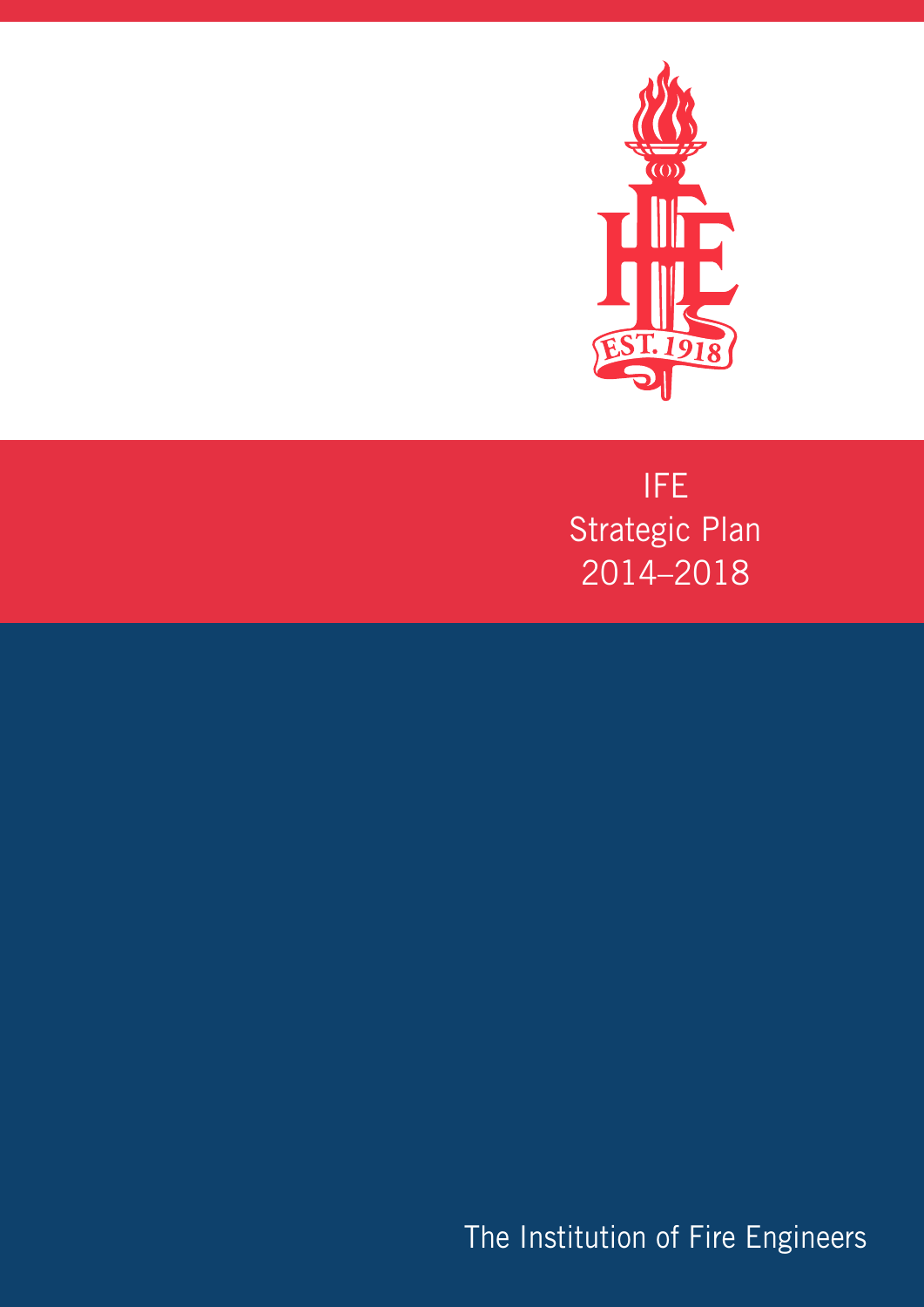# The Institution of Fire Engineers

A charity managed for fire professionals by fire professionals, with the aim of promoting, encouraging and improving the science, practice and professionalism of fire engineering.

#### Our vision

A global organisation of fire professionals striving to build a safer society.

#### Our mission

To promote, encourage and improve the science, practice and professionalism of fire engineering.

#### Our values

Inclusivity, professionalism, value, learning, responsibility, independence and openness.



Scottish Charity No: 12694 Registered Scotland No: 13267

IFE House 64–66 Cygnet Court Timothy's Bridge Road Stratford-upon-Avon **Warwickshire** CV37 9NW, UK

Tel: 00 (44) 1789 261463 Fax: 00 (44) 1789 296426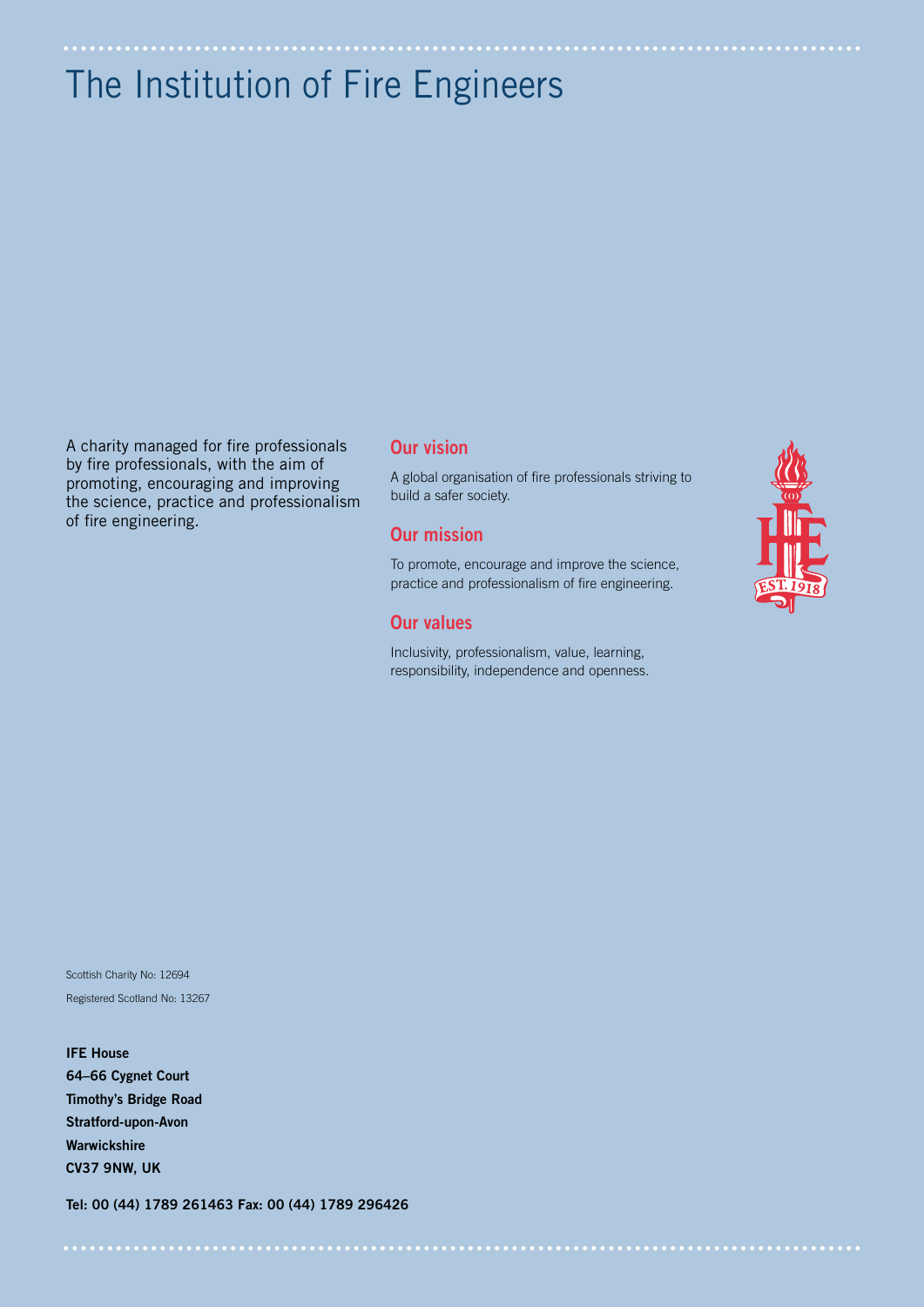# **Contents**

# 4 About The Institution of Fire Engineers

. . . . . . . . . . . .

- 5 Facilitate awareness
- 5 Foster professionalism
- 6 Increase knowledge
- 6 Provide leadership
- 7 Promote the Institution
- 7 Organisational development

. . . .

. . . . . . . . .

 $- - - -$ 

- 8 The IFE values
- 9 Future directions

 $\bullet$   $\bullet$   $\bullet$ 

 $\bullet$ 

 $\bullet$  . . . . . . .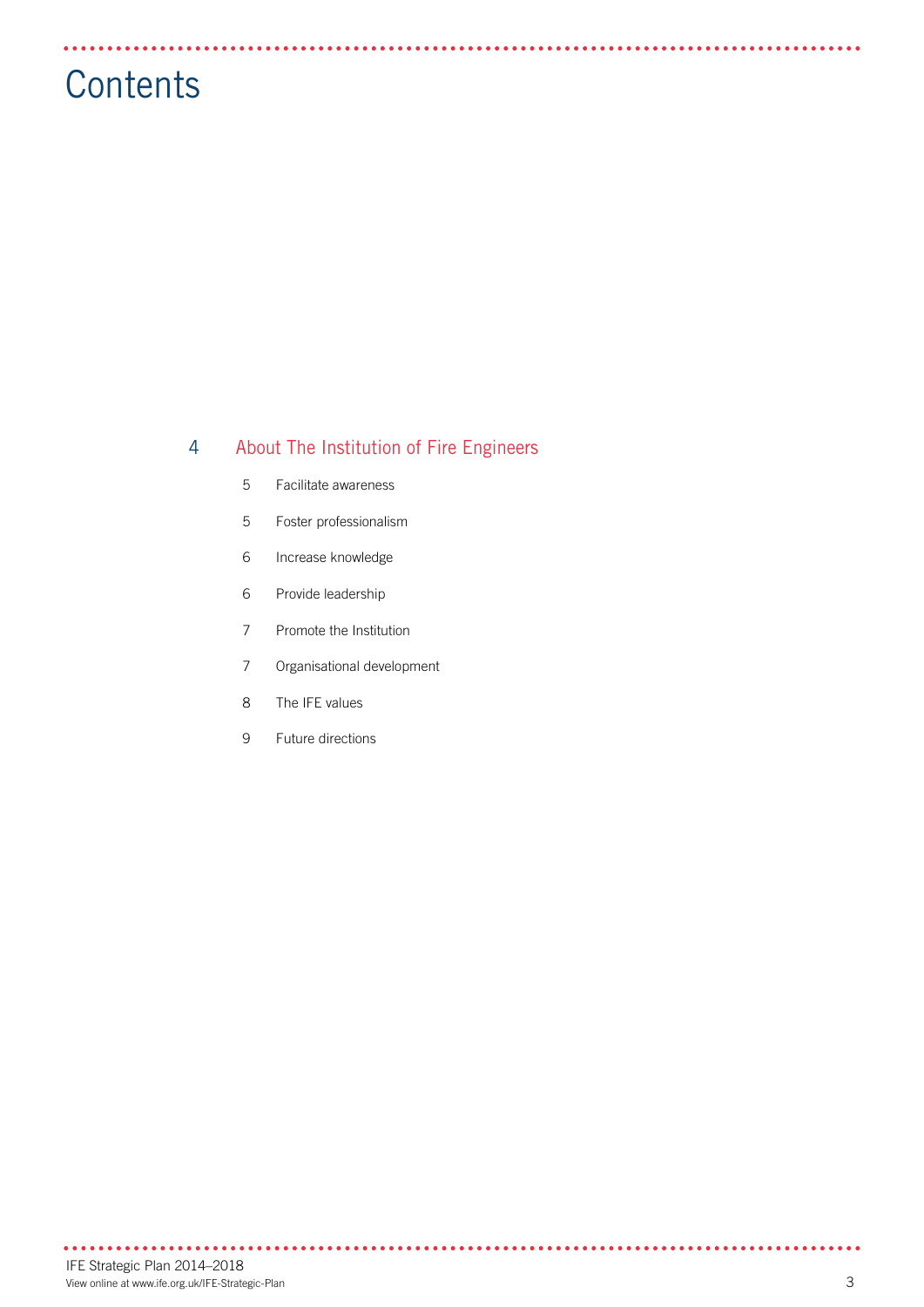# About the IFE



The Institution of Fire Engineers (IFE) is a truly global organisation connecting fire professionals and sharing expertise since 1918.

Members of the IFE share a commitment to envisioning, preparing, mentoring and building for the future, ensuring that the fire profession remains relevant and valued, protecting people, property and the environment from fire.

IFE members, representing the whole spectrum of the fire sector, as well as giving to the Institution, benefit greatly from opportunities to meet, exchange views and develop professional networks and friendships on a global scale.

The IFE is a professional engineering institution and assesses suitably qualified and experienced members for registration as Chartered Engineers, Incorporated Engineers and Engineering Technicians.

The IFE is neither a political organisation nor a trade union, it remains neutral from these areas, focusing on what Science in all its disciplines can provide and do for fire engineering. It is a member led organisation.



# The IFE offers:

- $\blacksquare$  Enhanced professional status for its members;
- $\blacksquare$  Accredited qualifications for fire professionals;
- $\blacksquare$  Free subscription to the International Fire Professional Journal;
- $\blacksquare$  A range of accredited examinations;
- $\blacksquare$  A voice in national and international debate on fire related issues;
- $\blacksquare$  Unparalleled opportunities to network with fellow professionals worldwide;
- $\blacksquare$  Sponsorship opportunities for higher education and research grants;
- $\blacksquare$  Impartial, friendly advice on how to become an Engineering Technician, Incorporated Engineer or Chartered Engineer.

# IFE Strategic priorities:

The IFE has established six priorities to ensure that the Institution provides the best possible outcomes for its members.

These priorities are to:

- Facilitate awareness of fire issues and developments through the communication of ideas, knowledge, information and the contribution of members, through an international network of branches and special interest groups.
- $\blacksquare$  Foster professionalism by establishing and maintaining pathways and recognised standards of fire professionalism and competency.
- **n** Increase knowledge in the science, practice end professionalism of fire engineering.
- **Provide independent leadership** and confidently promote the value and services provided by the IFE.
- **Promote the IFE** by increasing the standing of the Institution and the significance of membership.
- $\blacksquare$  Organisational development ensure the IFE continuously improves and provides value to our members.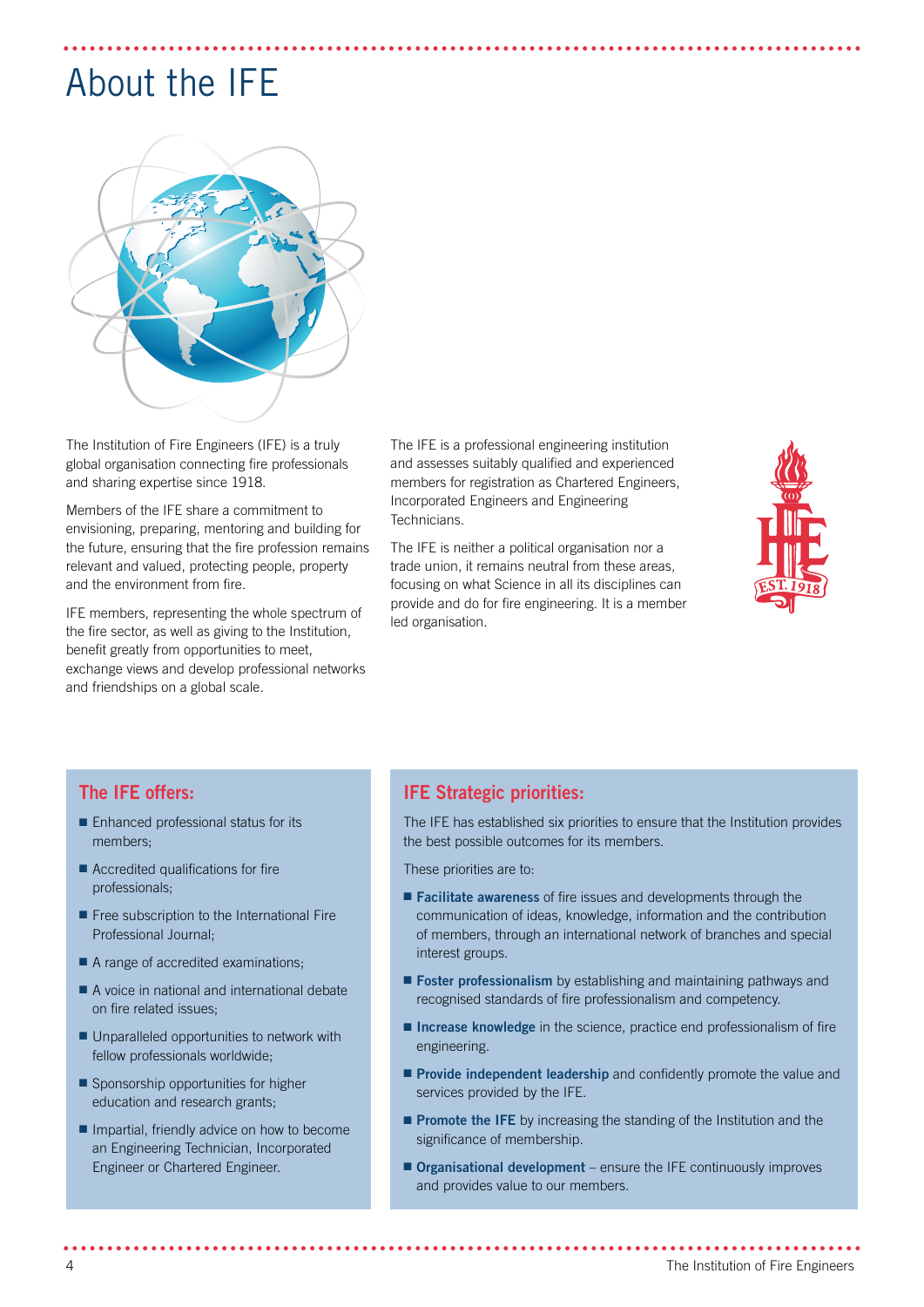#### Facilitate awareness



The Institution will facilitate awareness through the communication of ideas, knowledge, information and contribution of members.

International stakeholders turn to the IFE for fire science views and trusted and valued opinion. The IFE's extensive membership network is unparalleled and readily accessible through modern communication technologies.

The IFE will continue to provide opportunities to contribute to and access the world's most comprehensive fire industry knowledge base including the International Fire Professional Journal.

#### WE WILL …

- $\blacksquare$  employ clear and modern communication strategies;
- $\blacksquare$  provide advice and positions on contemporary issues;
- $\blacksquare$  provide opportunities for professional engagement, collaboration and decision making;
- $\blacksquare$  provide opportunities to publish and share information.

#### Foster professionalism



Establish and maintain pathways and recognised standards of fire professionalism and competency.

The IFE upholds professional standards within all public and private fire sectors. The Institution provides continuing professional development opportunities including lectures, workshops and the annual IFE Conference.

The IFE conducts rigorous professional examinations in more than 100 centres worldwide.

- $\blacksquare$  set and maintain standards and levels of professional competency;
- $\blacksquare$  work with the sector, employers and individuals to assess professional competence and support effective learning;
- $\blacksquare$  facilitate a global learning network;
- $\blacksquare$  establish codes of professional conduct and capability.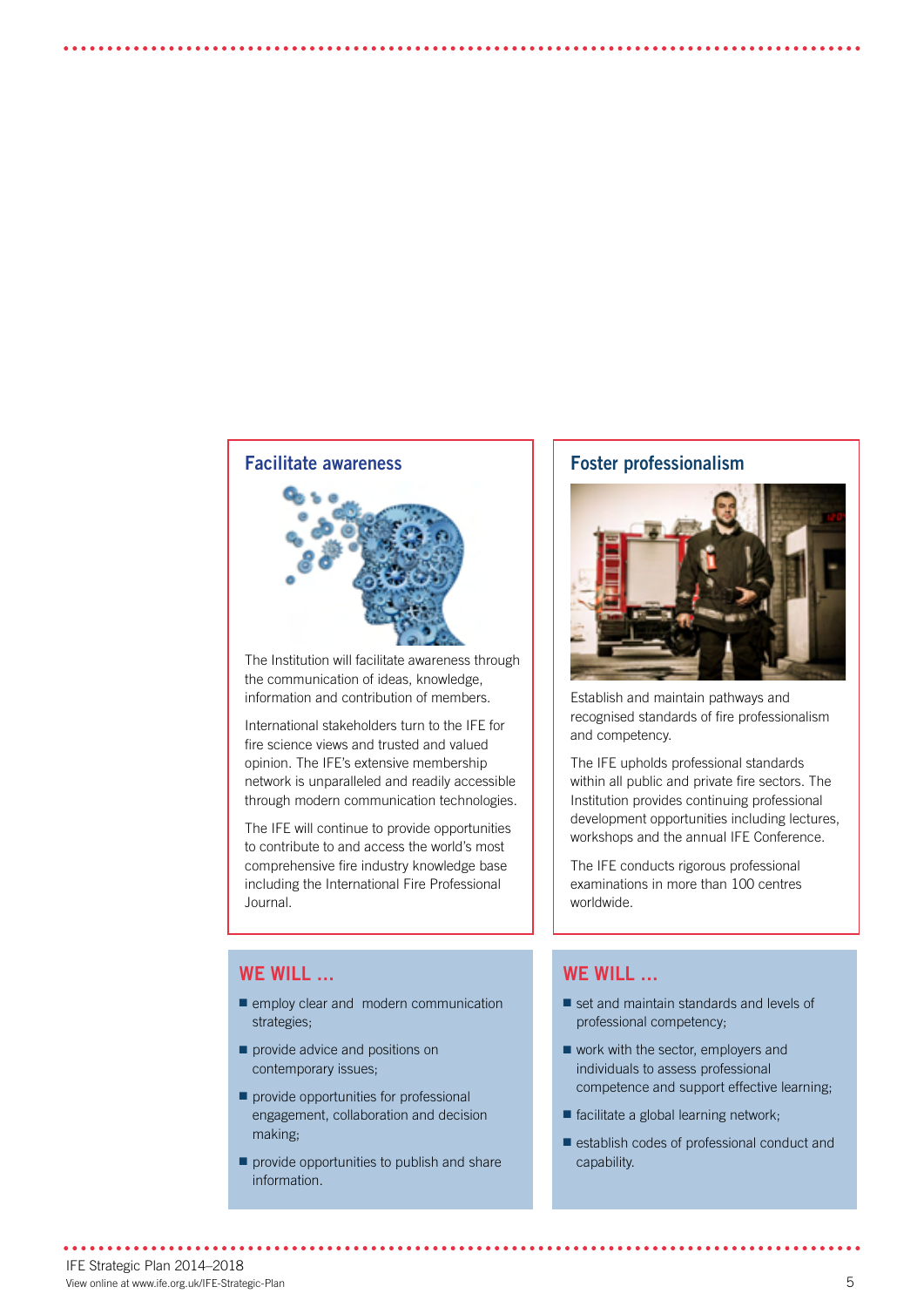#### Increase knowledge



Contribute to an increased body of knowledge in the science, practice and professionalism of fire engineering.

The IFE aims to encourage links between geographical and professional groupings. The Institution also provides open and transparent mechanisms for independent professional views on fire industry issues.

#### Provide leadership



Provide independent leadership and confidently promote the value and services provided by the IFE.

The IFE holds a unique position in the global fire industry. It is recognised as an independent, credible and non-aligned body capable of providing expert advice. Members are regularly involved in developing the engineering advice necessary for the safe construction of major urban developments and projects.

The IFE membership includes many leading fire experts including fire engineers, scientists and Chief Officers both past and present of some of the world's most prominent Fire Services. These industry leaders contribute their time and expertise to benefit all IFE members and champion their collective views.



#### WE WILL …

- $\blacksquare$  encourage, support and disseminate scientific research and the application of research findings;
- $\blacksquare$  provide advice and influence on standards committees;
- $\blacksquare$  identify key targets for professional knowledge;
- $\blacksquare$  increase the involvement of IFE members as subject matter experts within the industry.

- $\blacksquare$  provide clear position statements and advice:
- $\blacksquare$  support the development of leadership and fire risk management skills;
- $\blacksquare$  support and encourage research and consultation to identify priorities and effective risk management strategies.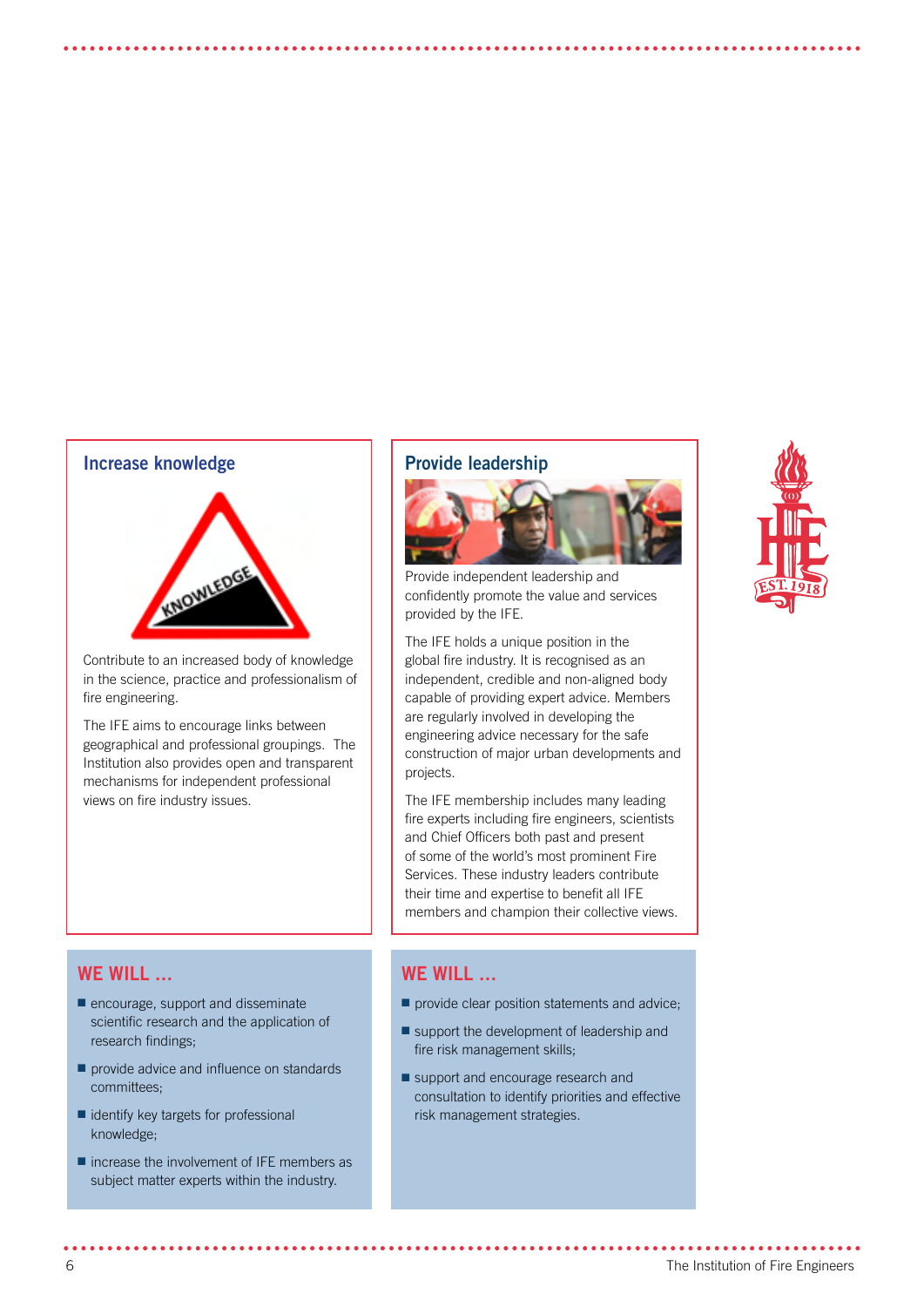#### Promote the Institution



Increase Institution standing and membership and awareness of services provided.

IFE membership confers numerous benefits including professional status that may enhance career prospects. Members form part of a global network with opportunities for networking and ongoing professional development.

We aim to make the benefits of IFE membership more visible and accessible to fire professionals of all nationalities.

- $\blacksquare$  strengthen our influence and positioning in the fire sector;
- $\blacksquare$  promote the value of membership in terms of professional standing and career progression;
- $\blacksquare$  promote the benefits of the international forum, network and standards provided by the IFE;
- $\blacksquare$  identify and foster strategic alliances with high-profile bodies;
- $\blacksquare$  increase the recognition of the IFE as an independent respected voice for the profession.

#### Organisational Development



Ensure the IFE continuously improves the delivery of its objectives and provides value to our members.

Although IFE membership confers numerous benefits we believe that even more can be done to ensure all members can be assured of high quality and value.

The IFE will place renewed emphasis on ensuring effective planning and reporting, engaging with its members to determine **WE WILL … WE WILL … WE WILL … WE WILL … WE WILL … WE WILL … WE WILL … WE WILL … WE WILL … WE WILL … WE WILL … WE WILL … WE WILL … WE WILL … WE WILL … WE WILL … WE WILL … WE WILL … WE WI** 

- $\blacksquare$  improve our business planning processes:
- $\blacksquare$  ensure value and professional standards of service for our members;
- $\blacksquare$  ensure effective management of all required business support services;
- $\blacksquare$  ensure we measure, evaluate and clearly report our performance;
- $\blacksquare$  ensure we market, expand and continuously improve the services we provide.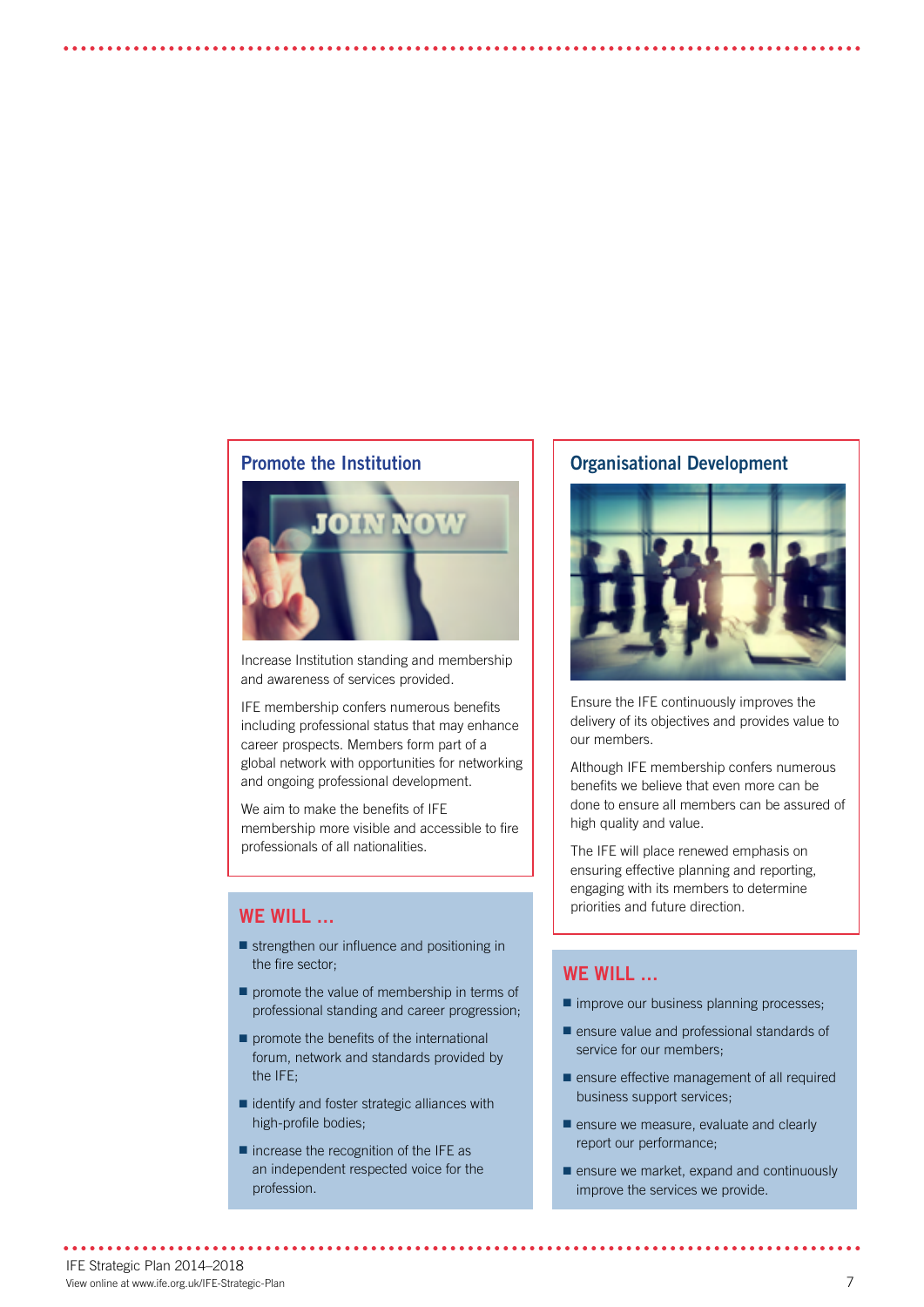# The IFE values

### **INCLUSIVITY**

The IFE welcomes the contributions of all fire professionals.

# PROFESSIONALISM

The IFE sets and maintains professional standards that enhance competency and safety.

**VALUE** 

The IFE provides demonstrable value to members and broader society.

# LEARNING

The IFE fosters and supports life-long learning through a global learning network and professional development opportunities.

# RESPONSIBILITY

IFE members are committed to improving the industry and ensuring that positions of responsibility are held by qualified experts.

### INDEPENDENCE

The IFE provides an independent voice for the fire profession without favour or prejudice.

# **OPENNESS**

The IFE is committed to a policy of openness.

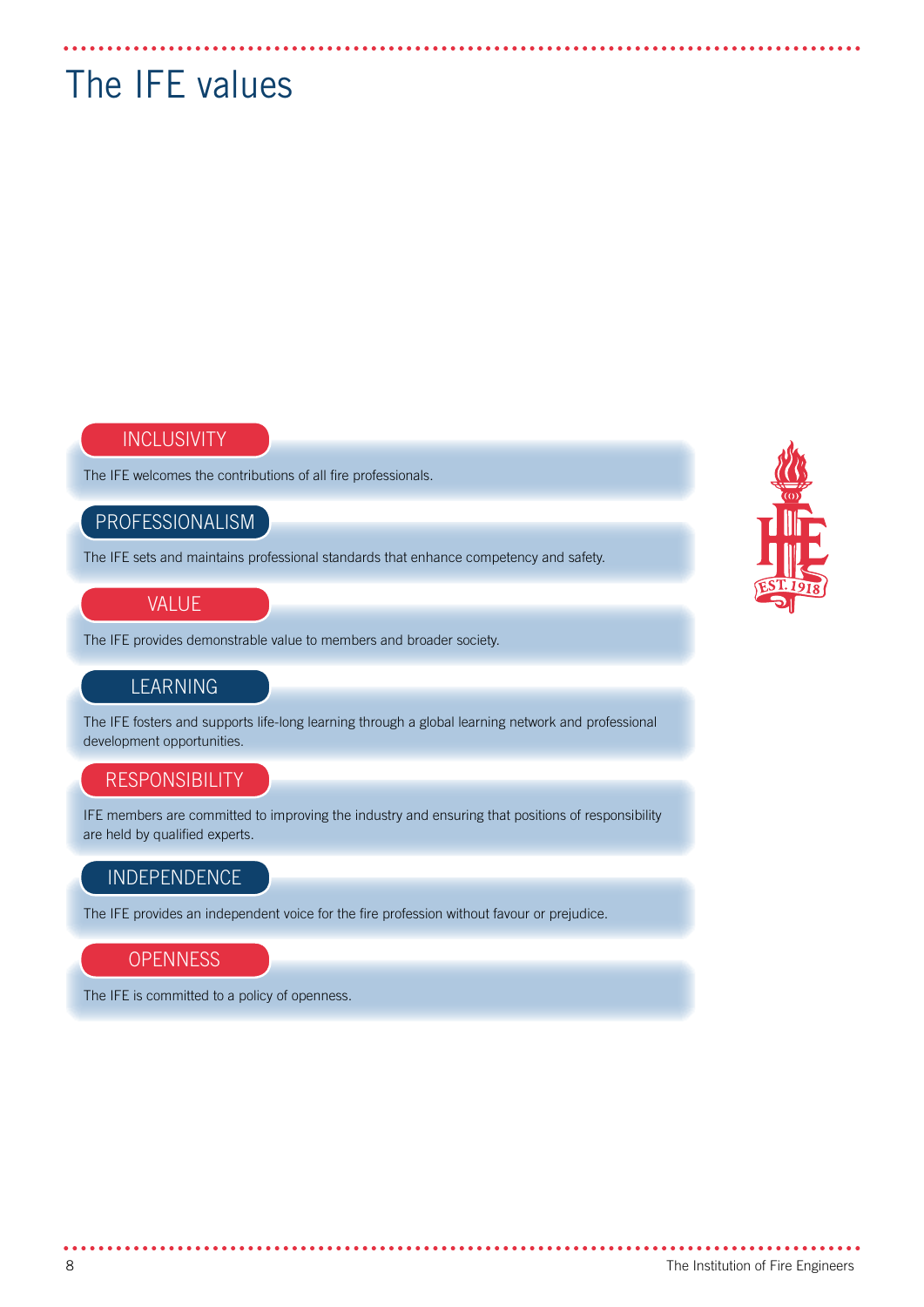# Future directions

- **n** ensure the IFE remains meaningful and that the obvious benefits of membership lead to increased membership and improved community outcomes;
- **n** ensure the IFE adapts to changing circumstances and provides value to its members and broader society well into the future;
- support special interest groups and our worldwide branches and foster enhanced communication and engagement between members;
- $\blacksquare$  increase member numbers, diversity within the membership and the involvements of these members at the Institution's Annual General Meeting and conference.
- $\blacksquare$  continue our programme of supporting the fire industry within developing countries;
- $\blacksquare$  foster partnerships with key stakeholders, the broader fire industry and communities;
- $\blacksquare$  support our worldwide branches.

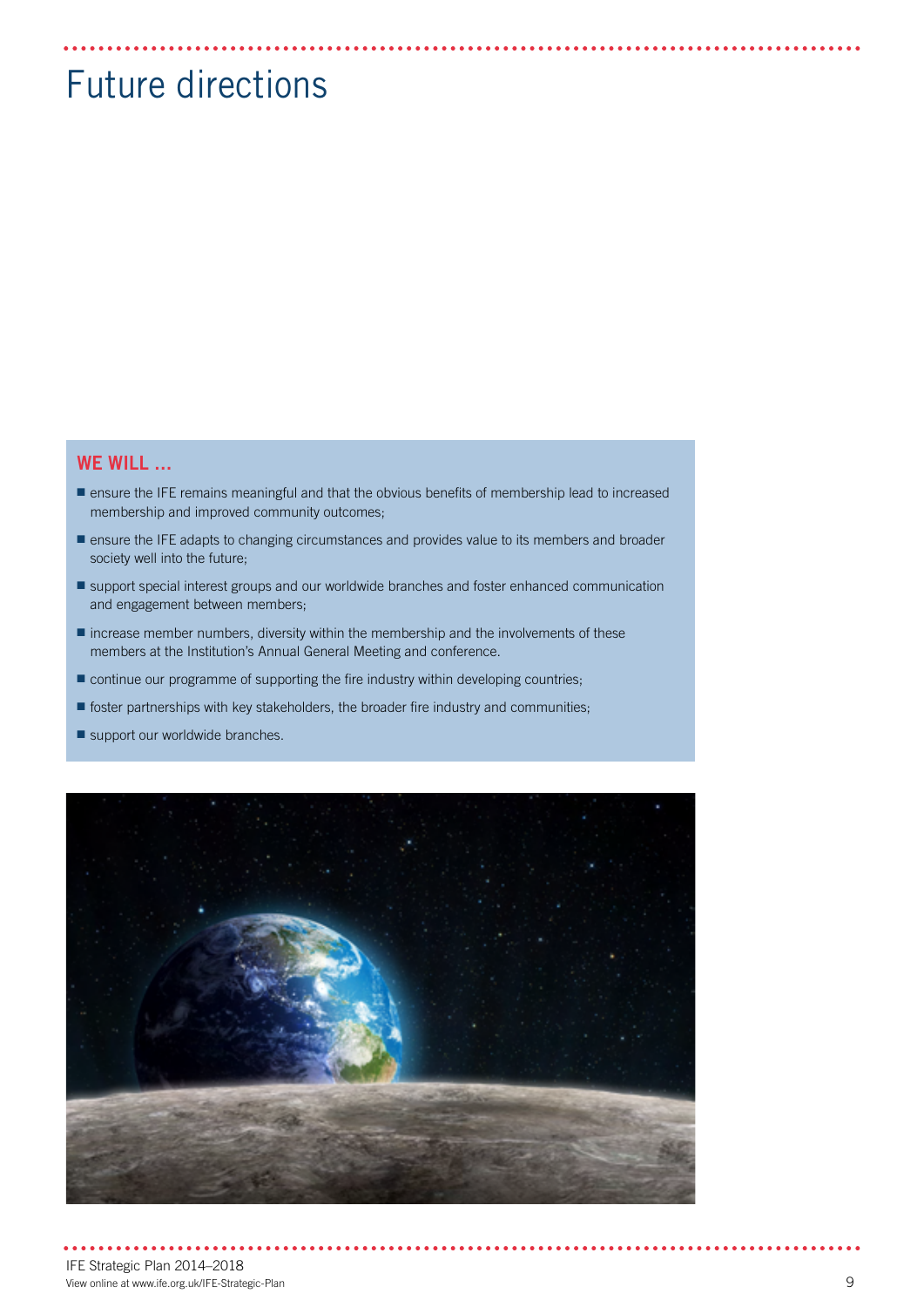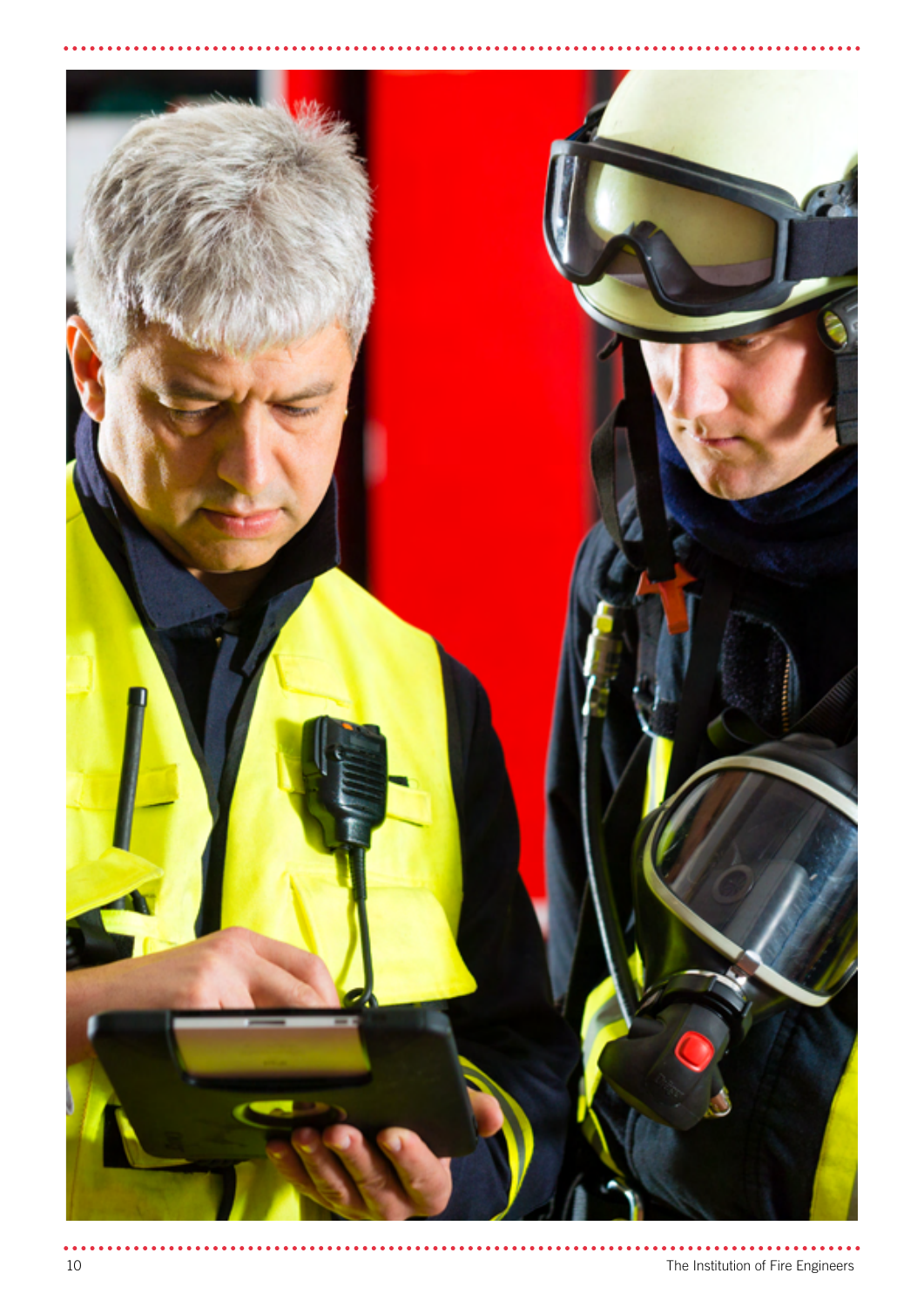